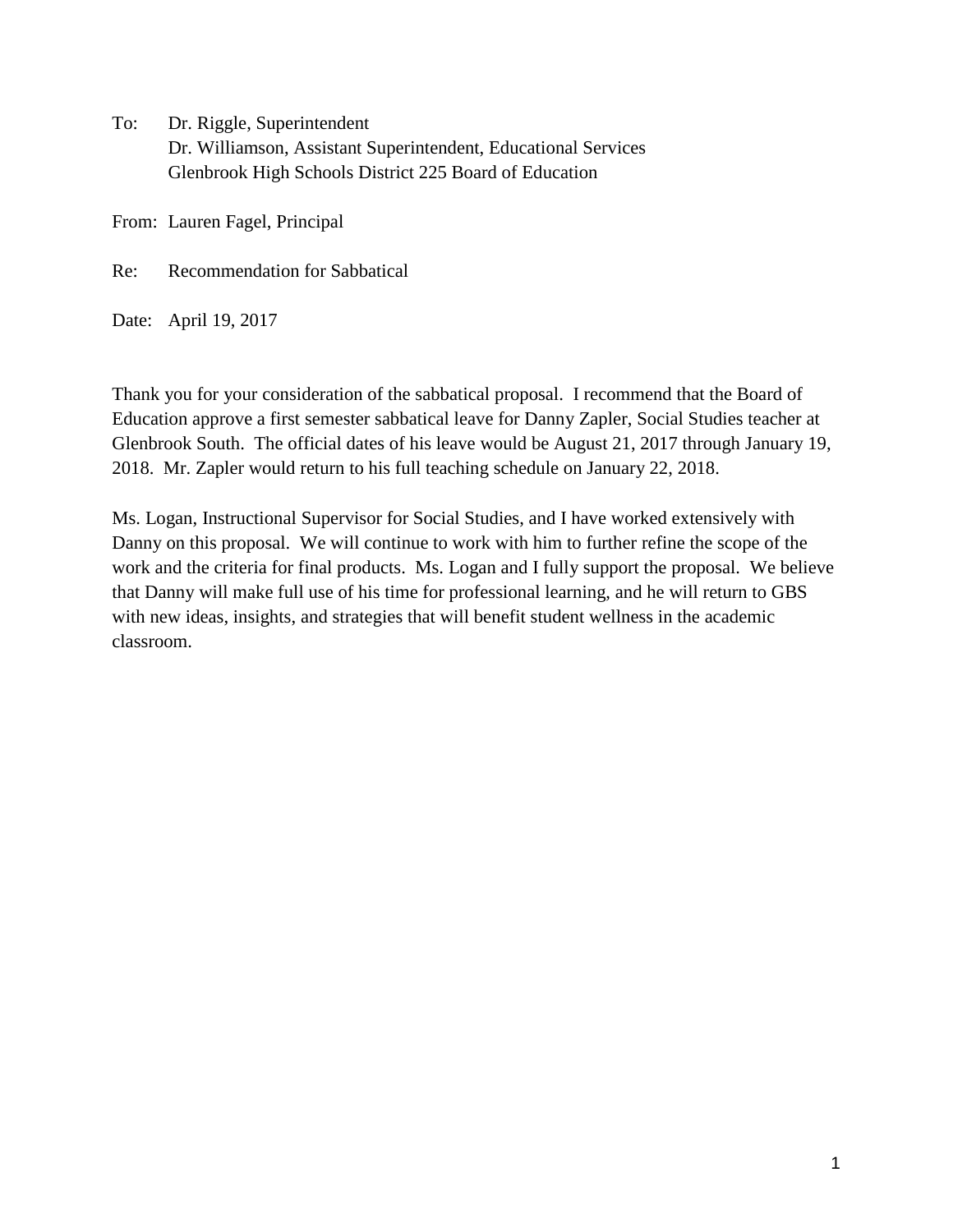# **Sabbatical Proposal for the 2017-2018 School Year Submitted by Danny Zapler**

## *Background/Rationale*

I am requesting a sabbatical leave for the 2017-2018 school year. During my sabbatical year, I will explore, analyze, evaluate, and learn from other competitive college preparatory high schools around the nation that have taken alternative and novel approaches to mitigate the student wellness crisis kids are facing.

## *Proposal*

With a sabbatical year, I can put my full efforts and passions into deepening my examination of the complex and multifaceted nature of what I believe is the single most pressing and troubling issue in education today. More importantly, I will be going beyond the literature to witness how other concerned professionals are solving the wellness crisis in real time.

By visiting other schools around the area and nation, I will be able to develop a more comprehensive understanding of the wellness problems we face, how they affect student learning and achievement, and which classroom strategies are most effective for authentically engaging high school students. I have spent so much of my professional life at GBS, and I welcome the opportunity to explore other schools to see wellness/academic issue from a radically divergent perspective.

I am interested in learning how teachers can alter their pedagogical practices in the classroom to ameliorate or even eliminate some of the wellness problems we are seeing in our students that crossover into the academic realm. I am not exploring how student services and mental health employees at schools address the wellness issue. I am only focusing on student wellness as it overlaps with academics.

### *Action Steps and Outcomes/Products*

During the sabbatical year, I aim to take the following action steps:

- Explore empirical research, school programs, systems, and processes that foster authentic student learning. Examples include journal articles, recent literature, strategies such as problem-based learning, project-based learning, school-within-a school models
- Visit, shadow, and participate in other school environments, both locally and nationally (see list of potential schools below)
- Meet quarterly with Mrs. Fagel and a small team of teachers and administrators in District 225 to "check" my findings with Glenbrook faculty members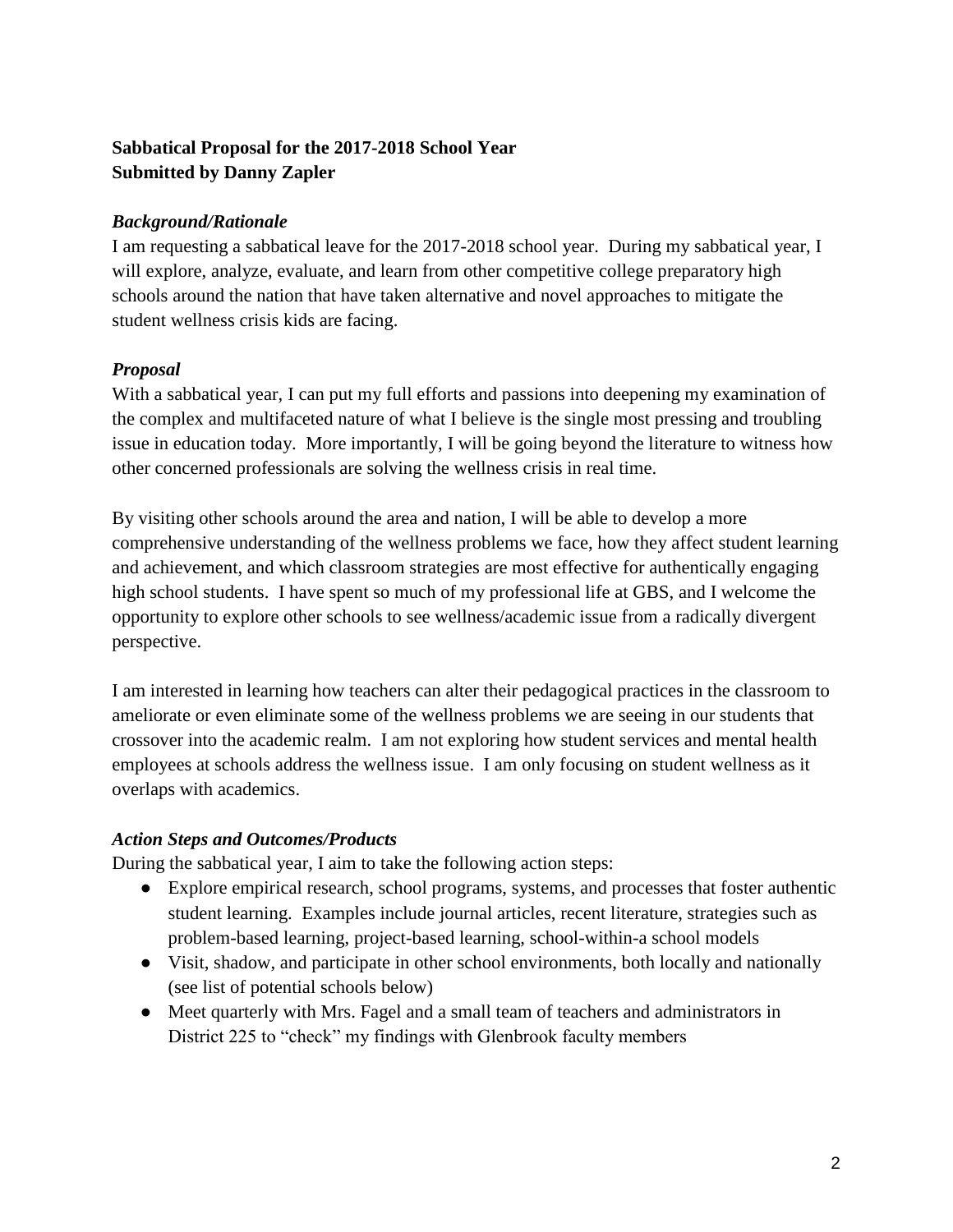Upon completion of my sabbatical, I aim to share the following products:

- 60-minute digital media presentation that summarizes the empirical research, strategies for application and implementation of the research, and the major insights gleaned from the experience
- A resource toolkit that teachers can use as a starting point for strategy implementation in their own classrooms

The following groups and venues are possible audiences for these products:

- Social Studies Department and All Departments at GBS
- School-wide programs and events at GBS (freshman assemblies, late arrival days, support staff professional development)
- Glenbrook North, Glenbrook Evening School, and Glenbrook Off-Campus
- District Administrators
- Local groups of educators, such as Central Suburban League Principals Group, Local Social Studies...
- *The Oracle*, GBS TV, GBS radio

I feel confident that I will be able to improve my own teaching, knowledge base, and interactions with students. I also will have a lot more to offer other teachers and administrators. I will draft a multi-year plan to utilize my research, knowledge and experience to impact District 225, and I will work with district administrators to finalize the plan. Lastly, I will make myself available through the multiple channels of communication and professional development already in place at GBS upon my return.

List of Local and National Schools that are Considered College-Preparatory

- Illinois Math and Science Academy
- Noble Network of Charter Schools
- Model High School in Bloomfield Hills, Michigan
- Midland School in Los Olivos, California
- New Tech High at Zion-Benton High School
- Chicago High School for Agricultural Sciences

I also envision developing a four-year wellness curriculum for students and an easy to access set of resources for the professional development of teachers. I will also bring back my new knowledge and skills to the instructional coaches as they are well positioned to share the information with other teachers.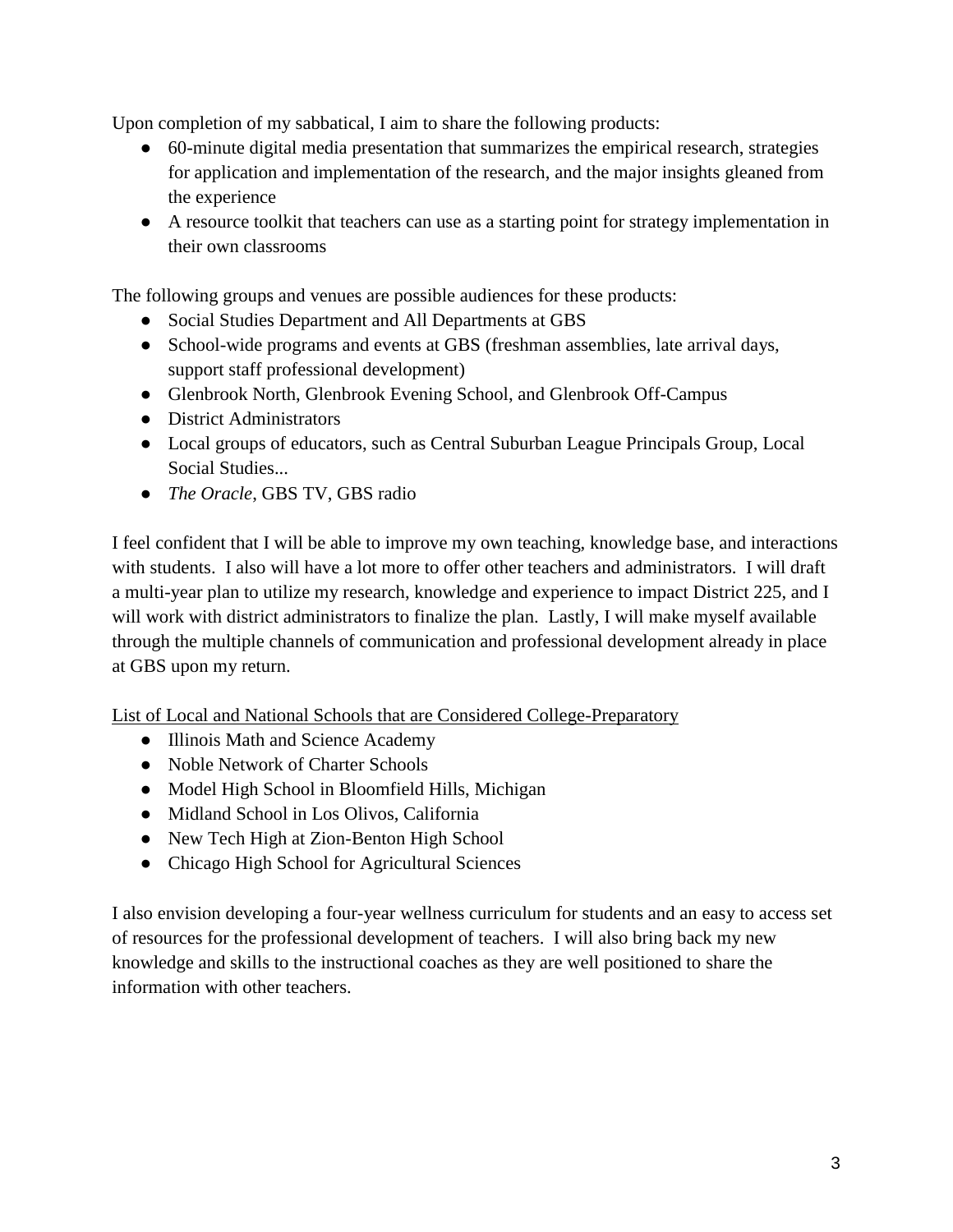#### *Background/Rationale*

The primary motivation for my sabbatical request is driven by my desire to find solutions to a growing student wellness crisis. I have been saddened and frustrated by the decline I have witnessed in student wellness. I have seen the decline in student wellness at GBS and read broadly about the crisis nationally. While I am buoyed by our principal Lauren Fagel, our Superintendent Mike Riggle, and a school board that is obviously aware of and working on addressing the wellness issues we face, I want to deepen my understanding of the problem and do more to help.

To be clear, I must be candid about what I have seen change over the past twenty years at GBS. Most of my observations when shared with other educators are corroborated and there is also a growing body of research the support my assertions. I have found that students are *increasingly:*  passive, fragile, anxious, disengaged, depressed, feeling like victims, distracted, materialistic, superficial, needy, irresponsible, and dependant *while at the same time, decreasingly:* curious, physically fit, able to solve problems. I have been increasingly saddened and frustrated by what is happening to our students. Although many of the causes for the negative changes in our kids lives go beyond the school and classroom, I believe there is a lot we as educators can do to help change the troubling trajectory adolescents are traveling.